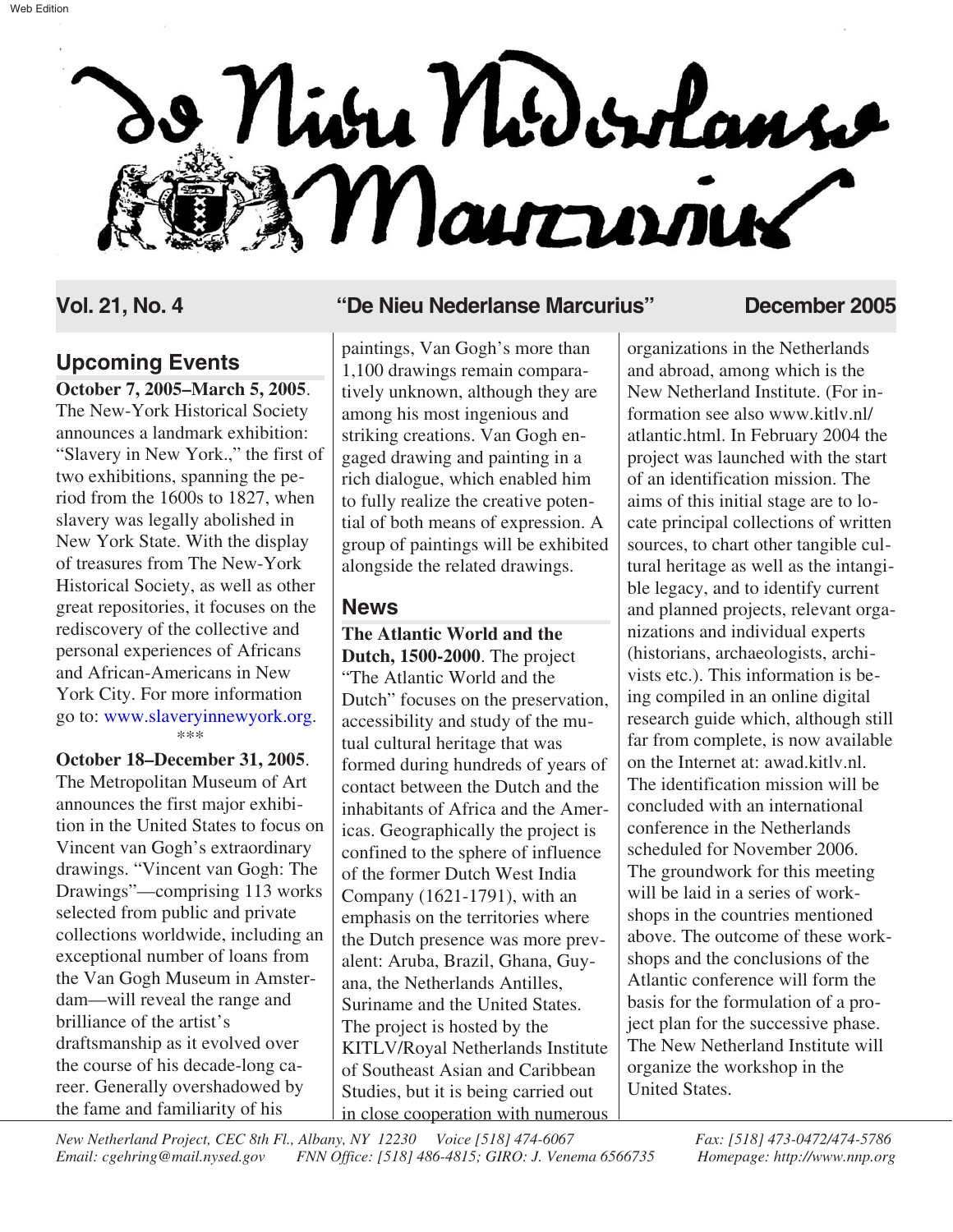## **De Nieu Nederlanse Marcurius 2**

#### **The First Fellow**

**J**eroen van den Hurk, the inau-<br>gural Quinn fellow, began work-<br>ing with NNP on September 12, 2005. He obtained this position through the Quinn Fellowship program, a partnership between the McNeil Center for Early<br>American Studies at the University of Pennsylvania, and the New Netherland Institute. His dissertation is an examination of the architecture of New<br>Netherland with a view to determining what the original settlers<br>had in mind, and what is commonly thought of as Dutch colo-<br>nial architecture, a style that seems to have little to do with New Netherland. He is using the Colonial Manuscripts, primarily the building contracts, as a ities and differences between the architecture of New Netherland and that of the Dutch republic.

A native of Haarlem, Jeroen received his degree in architectural history from Utrecht University. He expects to receive his PhD from the University of Delaware next spring, and hopes to find a teaching post for the fall. Once he completes his PhD work he would like to explore the true nature of Dutch colonial architecture.

Jeroen is married to Ann Martin, who is originally from Ireland. She grew up in New Jersey, Pennsylvania, and Delaware, and works in public relations for the local Girls Scout Council. Jeroen has been coming to the United States since 1988 when he officiated in American football. He liked the university graduate programs here so much that he decided to pursue a doctorate that combines his Dutch nationality with his interest in architecture. Personal interests ("when I get the chance") include mountain biking, golf, oil painting, reading, traveling, and hiking. He can be reached at jeroen@udel.edu. MED

\*\*\*

The New Netherland Institute is pleased to announce the receipt of a \$10,000 gift toward the support of

"The Legacy of New Netherland" exhibition. In a recent telephone conversation this individual donor, a New Netherlander herself, shared the following. "This is a memorial gift in memory of all the people who have made history so real to me. The people who taught me to 'see' everyday objects rugs, chairs, account books, clocks, dishes, silverware, books, cookies, shoes, letters, inventories, tools, etc. – as important to our understanding of who we are today. The people who used these objects originally we will never know and often their names are forgotten, too. However, we can learn from these objects and in turn teach future generations not only the utilitarian function of the items but also the values of the person/s to whom they once belonged. To this end this gift is given anonymously so as not to detract from the work at hand."

\*\*\*

**SKENECTADA** "A Quarterly Review of Schenectady's History." A new quarterly newspaper featuring articles, reviews, events, and news regarding the history of Schenectady County has been released. The 8-page tabloid is distributed free in the county and the first issue features Schenectady's role during the Civil War. Look for it at libraries, stores, museums, restaurants and other locations in Schenectady County where alternative publications are allowed. A PDF version is available for download at www.themesh.com/skenec [.html. Contact Don Rittner,](http://www.themesh.com/skenec.html) Schenectady County Historian and publisher of Skenectada at [drittner@aol.com.](mailto:drittner@aol.com)

# **Publications**

For those of you eager to exercise your ability to read Dutch this winter, there are two recent works involving major  $17<sup>th</sup>$ -c. figures you might want to consider: Luc Panhuysen's, *De Ware Vrijheid. de levens van Johan en Cornelis de Witt* [Atlas, 2005]; and Ben Knapen's, *De man en zijn staat. Johan van Oldenbarnevelt, 1547-1619* [Bert Bakker Amsterdam, 2005]. \*\*\*

Do you live in an old Dutch farmhouse or own a "New World" Dutch barn, or just interested in the survival of Dutch material cultural? Then John Stevens' *Dutch Vernacular Architecture in North America, 1640- 1830* will be of interest to you. This attractively formatted and illustrated book is a comprehensive record of buildings constructed by the Dutch in America. Most of the buildings discussed were measured, drawn, and photographed by the author. The drawings make it possible to visualize regional variations in type and style, as well as the chronological development of Dutch-American buildings. Specifications: xvi+449 pages, 9x12 inches (22.75x30.5 cm); horizontal format; 132 plates of drawings, including plans, elevations, constructional features of house, barns, and mills; details of doors, windows, stairs, fireplaces, moldings, etc; 276 illustrations, mostly photographs; four maps. Published by the Society for the Preservation of Hudson Valley Vernacular Architecture (HVVA), Box 202, West Hurley, NY 12491.

*New Netherland Project, CEC 8th Fl., Albany, NY 12230 Voice [518] 474-6067 Fax: [518] 473-0472/474-5786 Email: cgehring@mail.nysed.gov FNN Office: [518] 486-4815; GIRO: J. Venema 6566735 Homepage: http://www.nnp.org*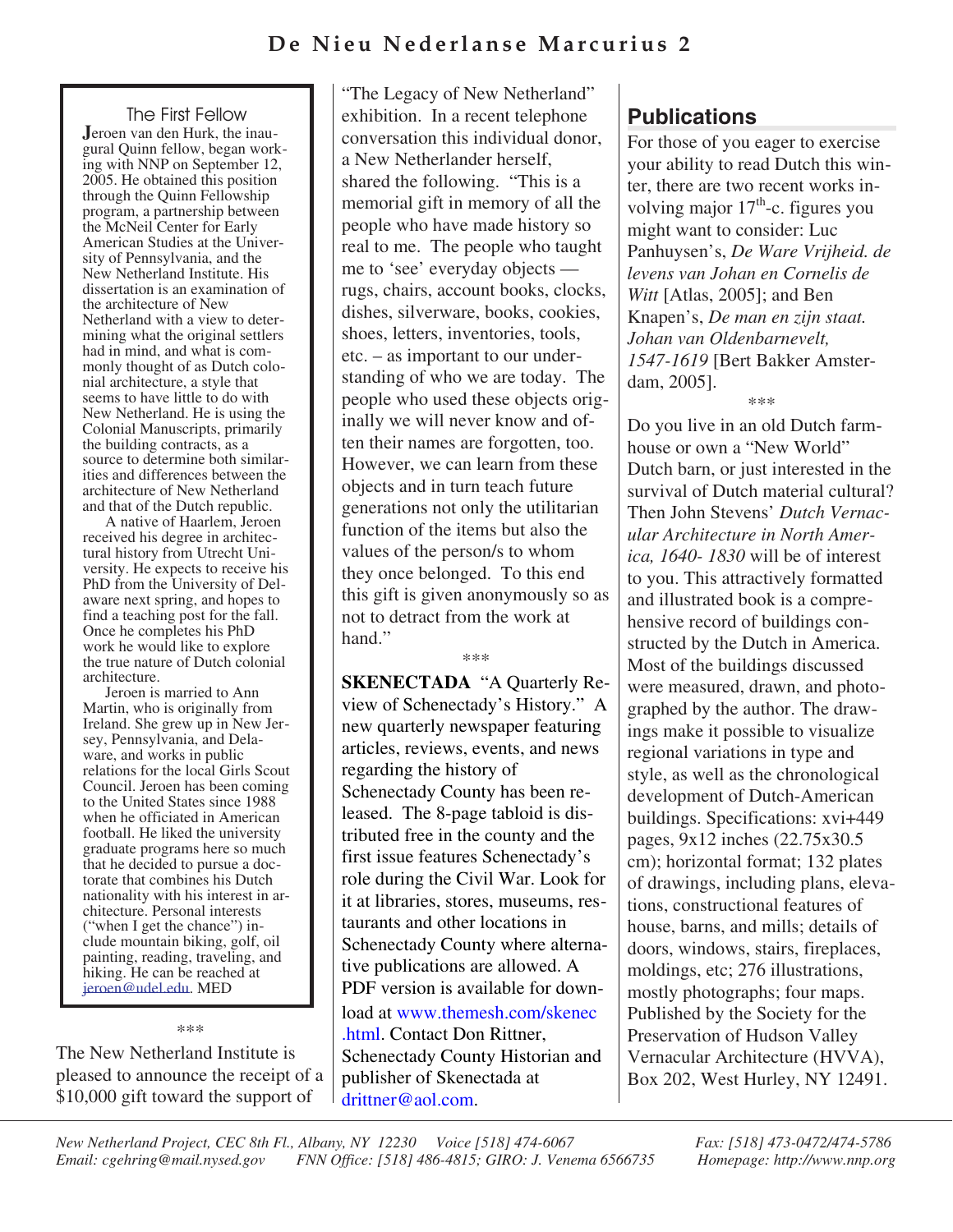### **FNN News**

The 28<sup>th</sup> Rensselaerswijck Seminar on "The Dutch in the Caribbean," held at the Cultural Education Center in Albany on September 17, 2005, drew an audience of about 80. Dr. Mark Meuwese of Winnipeg, Canada, became the  $18<sup>th</sup>$  recipient of the Hendricks Award for his dissertation, "For the Peace and Well-Being of the Country: Intercultural Mediators and Indian-Dutch Relations in New Netherland and Dutch Brazil, 1600-1664" (University of Notre Dame). To order an audio tape of the conference, please send us a check for \$15 plus \$5 for postage and handling. Following the Seminar, a reception and the New Netherland Dinner were held at the historic Fort Orange Club.About 65 guests attended the dinner. \*\*\*

At the end of every quarter it is Christmas for the FNN, when the royalties arrive that were earned on purchases you made from Amazon via our website! As you turn your attention to your shopping list this season, please remember to access Amazon from our web site. Click on [Book Store](http://www.nnp.org/fnn/fnnstore/books.html) on the home page side bar; then use the windows to search Amazon for books and other products. At no extra cost to you, FNN will earn a royalty from Amazon on ALL your purchases. Or select books from the long list below the windows, where a direct purchase will earn even more. Thanks to you, last year Amazon sent nearly \$400 to support the work of the NNP and the NNI. With your help, that amount will be surpassed this holiday season! EPF

# **Save the Dates**

The annual meeting of the FNN will be held on **January 21, 2006** at Crailo Historic Site in Rensselaer, NY. Consult our website for further information. \*\*\*

Conference of the American Association for Netherlandic Studies and the New Netherland Institute to take place **June 8-10, 2006** in Albany, NY. The proposal deadline is December 16, 2005, paper/session proposal form, general information about the Conference, and application to attend the Workshop for Teachers of Dutch is on the NNP web site. If you are interested in submitting a paper or organizing a session, you MUST submit your proposal online.

# **Websites**

An extensive site dealing with the Dutch and Swedish settlements in North America can be found at: [www.colonialvoyage.com/](http://www.colonialvoyage.com/newnether.html) newnether.html. Maintained by Marco Ramerini in Italy, there are numerous links to related topics, such as the Dutch possessions in other parts of the world, as well as the colonial histories of other nations, notably the Portuguese. The site is liberally scattered with explanatory maps, and is especially noteworthy for offering two large colored maps of Nieuw Amsterdam in 1660 and 1664.

\*\*\*

Looking for East India Company shipwrecks? This website lists some 145 VOC *retourschip* wreck sites worldwide—from England to Australia, Iceland to Brazil, the Netherlands to South Africa— with details of the ships' name, year and place of construction, where and when the wreck was found, and any internet site for that wreck for additional information. Also there are links to other websites with listings of [VOC ships and VOC history](http://www.vocshipwrecks.nl/) websites. www.vocshipwrecks.nl

# **Fellowships**

**Quinn-Library Fellowship 2006**. Through generous support from the Doris Quinn Foundation, the New Netherland Institute (www.nnp.org) and the New York State Library will make a special Cunningham grant of \$2500 in 2006 for specialized research in Dutch-related documents and printed materials at the New York State Library. Researchers interested in the history of New Netherland and the Dutch Colonial Atlantic world are encouraged to apply for these funds. For application information go to: www.nysl.nysed.gov/library/ [researchres.htm](http://www.nysl.nysed.gov/library/researchres.htm) \*\*\*

**Quinn-Archives Fellowship 2006**. With the generous support of the Doris Quinn Foundation, the New Netherland Institute at the New York State Library and the New York State Archives have joined forces to offer a \$2500 fellowship to facilitate research on New Netherland and on the Dutch Colonial Atlantic World. The holder of this fellowship will spend up to a year in Albany, New York, working in the rich collections of the NNI and the NYSA. For application information go to: www.nysarchivestrust.org/apt/hack [man/hackman\\_forms.shtml#Quinn.](http://www.nysarchivestrust.org/apt/hackman/hackman_forms.shtml#Quinn)